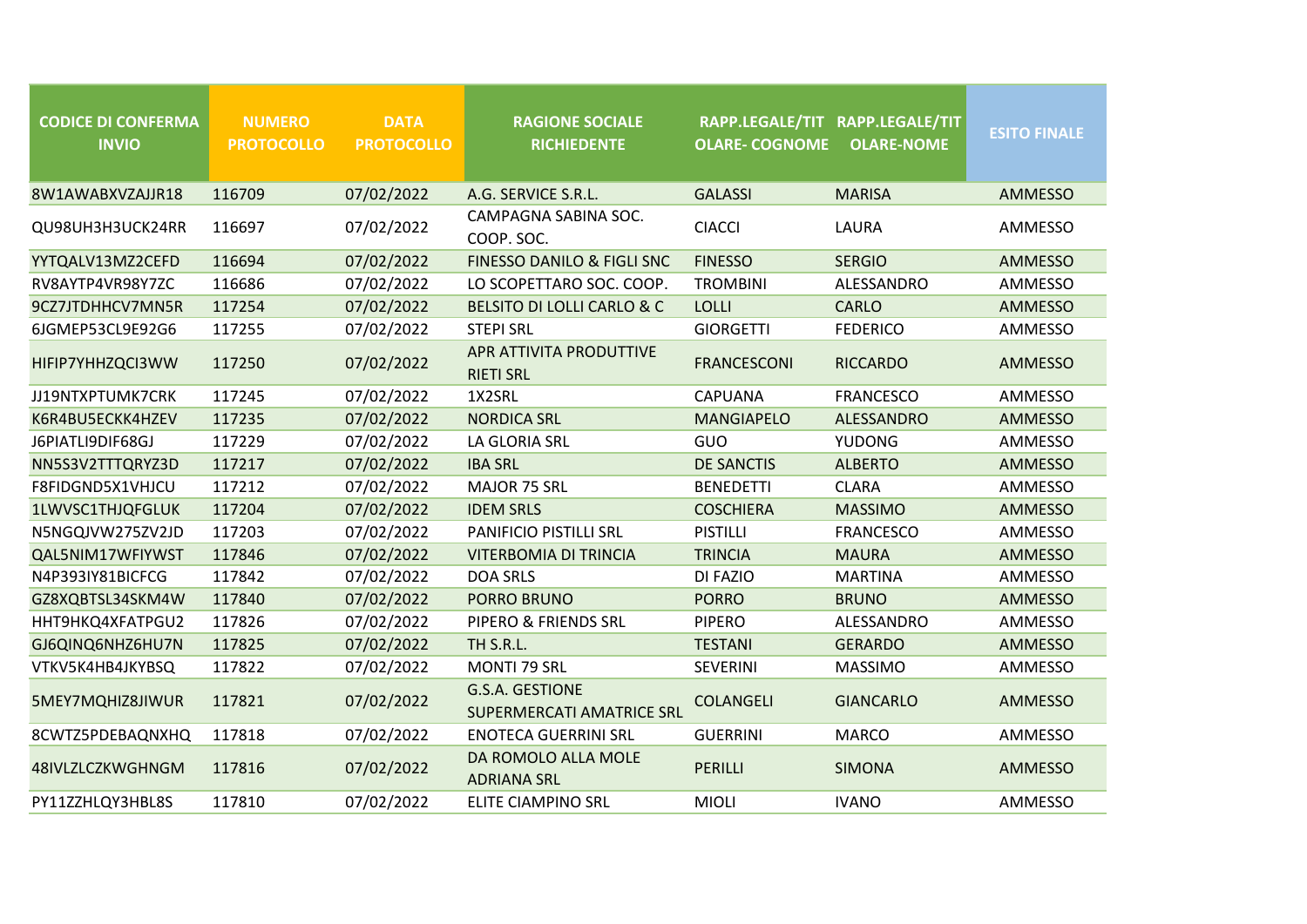| FMIBP4CV6HL76AST | 117808 | 07/02/2022 | CAFFETTERIA VIA ROMA S.A.S<br>DI MARCIANO PAOLO & C                                       | <b>MARCIANO</b>    | <b>PAOLO</b>      | <b>AMMESSO</b> |
|------------------|--------|------------|-------------------------------------------------------------------------------------------|--------------------|-------------------|----------------|
| A3HDQ6Y3NNPT1IMI | 118269 | 07/02/2022 | <b>VICHI MARIA</b>                                                                        | <b>VICHI</b>       | <b>MARIA</b>      | AMMESSO        |
| MXGEENJQHS325Y1G | 118256 | 07/02/2022 | IL CASATO - SOCIETA' IN<br><b>ACCOMANDITA SEMPLICE DI</b><br><b>FATONE ANDREA &amp; C</b> | <b>FATONE</b>      | <b>ANDREA</b>     | <b>AMMESSO</b> |
| DRJ7LTZUSLI7VMNM | 118240 | 07/02/2022 | <b>GUSTOPIU GIOVANNETTI</b><br><b>MAURIZIO</b>                                            | <b>GIOVANNETTI</b> | <b>MAURIZIO</b>   | AMMESSO        |
| PMSFIS7BWAKSYGWA | 118571 | 07/02/2022 | <b>SUPER ELITE 4 SRL</b>                                                                  | <b>FEDELI</b>      | <b>FRANCO</b>     | <b>AMMESSO</b> |
| CKQDMFPYJS45K5CB | 118221 | 07/02/2022 | <b>VRC SRL</b>                                                                            | <b>GUELFI</b>      | MASSIMILIANO      | AMMESSO        |
| 37K8MBPWM6CU8IYK | 118563 | 07/02/2022 | EFFEGI SRL CON UNICO SOCIO                                                                | DE MEO             | <b>GIUSEPPINA</b> | <b>AMMESSO</b> |
| GKGHUVKRS8DX1H7Q | 118553 | 07/02/2022 | ROSA 2000 S.A.S. DI ADRIANA<br><b>BELVEDERE</b>                                           | <b>BELVEDERE</b>   | <b>ADRIANA</b>    | AMMESSO        |
| GE8YYTH8RF96S1PY | 118545 | 07/02/2022 | <b>BAR KURSAAL</b>                                                                        | <b>BILLI</b>       | <b>FABRIZIO</b>   | <b>AMMESSO</b> |
| NHJ1NJASDFG233H5 | 118541 | 07/02/2022 | LIBERAMENTE! SOCIETÀ<br>COOPERATIVA SOCIALE A R.L.<br><b>ONLUS</b>                        | <b>PANICO</b>      | PEPPINO MAURIZK   | <b>AMMESSO</b> |
| QZPYNL4TW4YPH48A | 118530 | 07/02/2022 | G.S.R. SRL                                                                                | <b>COMAZZETTO</b>  | <b>MAURIZIO</b>   | <b>AMMESSO</b> |
| KK6IPSCM6QJIHI9A | 118790 | 07/02/2022 | <b>LUPO GIANNI</b>                                                                        | <b>LUPO</b>        | <b>GIANNI</b>     | AMMESSO        |
| E85Q1TQ25U9XF2ZX | 118777 | 07/02/2022 | <b>BORDERWINES SRL</b>                                                                    | <b>RISPOLI</b>     | <b>MARIO</b>      | <b>AMMESSO</b> |
| E24A28F93YUHHNKY | 118766 | 07/02/2022 | <b>EUROMARKET DISTRIBUZIONE</b>                                                           | <b>PERRONE</b>     | <b>GIANLUCA</b>   | AMMESSO        |
| DY4TUD2JJPH4BLMF | 118757 | 07/02/2022 | <b>I CICERI SRL</b>                                                                       | <b>TAITO</b>       | <b>RODOLFO</b>    | <b>AMMESSO</b> |
| M4B1PB78RKTSLG9B | 119019 | 07/02/2022 | EFFEGI SRL CON UNICO SOCIO                                                                | DE MEO             | <b>GIUSEPPINA</b> | AMMESSO        |
| E2D1FPGGZPSPN6AY | 119011 | 07/02/2022 | KORA S.R.L.                                                                               | <b>CICCOLELLA</b>  | <b>GIOVANNA</b>   | <b>AMMESSO</b> |
| IFN24C79NVAN69GE | 119006 | 07/02/2022 | DI FEO UMBERTO                                                                            | DI FEO             | <b>UMBERTO</b>    | AMMESSO        |
| 7ENNA1DJ7CP6FP1P | 118988 | 07/02/2022 | <b>AGRI - LAGA SRL</b>                                                                    | <b>TABBO</b>       | <b>ALBERTA</b>    | <b>AMMESSO</b> |
| UU2EE72CM1N3BMKA | 118987 | 07/02/2022 | PECCATI DI PASCALE CLEMENTE PASCALE                                                       |                    | <b>CLEMENTE</b>   | AMMESSO        |
| CD1MXUL7HV33KAQE | 118984 | 07/02/2022 | SAN ROCCO DI ANDREA                                                                       | <b>STERPINO</b>    | <b>ANDREA</b>     | <b>AMMESSO</b> |
| YPGTCVPUKJE76FLY | 118983 | 07/02/2022 | <b>SUPER ELITE 5 SRL</b>                                                                  | <b>FEDELI</b>      | <b>FRANCO</b>     | AMMESSO        |
| BZ19K51BEI9VXL5T | 118974 | 07/02/2022 | <b>FRATELLI GHEZZI DI GHEZZI</b><br>ALESSANDRO E FABRIZIO S.N.C.                          | <b>GHEZZI</b>      | ALESSANDRO        | <b>AMMESSO</b> |
| 7FN36QN1B522E4CF | 119167 | 07/02/2022 | <b>TUTTI NOI SRL</b>                                                                      | <b>ANDREINI</b>    | <b>ALESSIO</b>    | AMMESSO        |
| K6HIIWT3T8LX84YF | 119165 | 07/02/2022 | <b>FBC SRL</b>                                                                            | <b>MINOTTI</b>     | <b>DAVIDE</b>     | <b>AMMESSO</b> |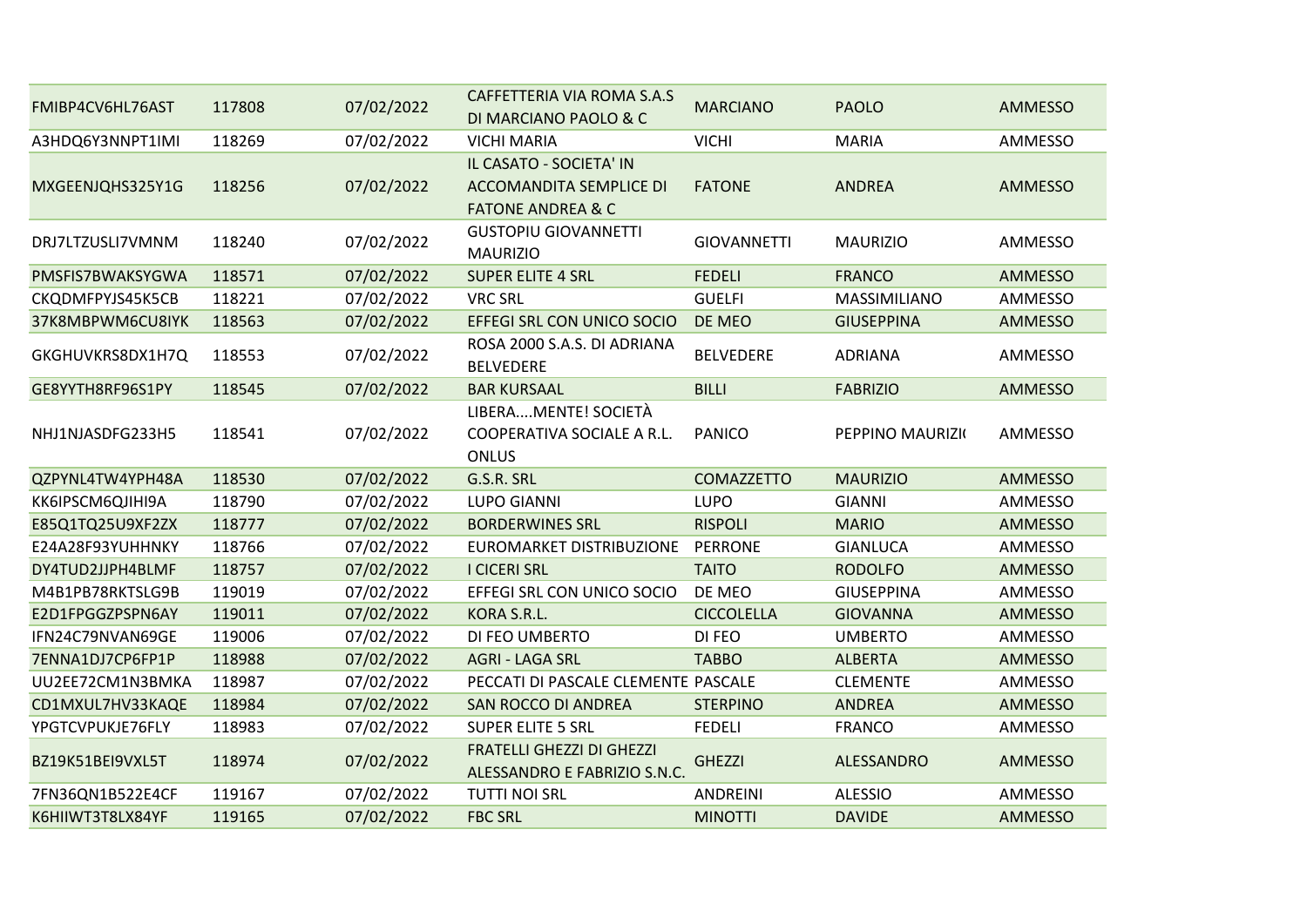| DWL1FV3YIAHYQRGR | 119163 | 07/02/2022 | <b>DOROTEA EVENTI SRLS</b>                                 | <b>CONETTA</b>     | <b>DORA</b>     | AMMESSO        |
|------------------|--------|------------|------------------------------------------------------------|--------------------|-----------------|----------------|
| YWFA29HCKGN42KGM | 119162 | 07/02/2022 | <b>EGIDIO EVENTI SRL</b>                                   | <b>BOLDREGHINI</b> | <b>GIANLUCA</b> | AMMESSO        |
| 2FUYS185AP8AUQE7 | 119135 | 07/02/2022 | <b>ENOTECA DEL BRICCO SNC</b>                              | <b>CONSALVI</b>    | <b>MARIO</b>    | AMMESSO        |
| C6U9UAHITCEHD8YT | 119133 | 07/02/2022 | <b>RISTORANTE BACCUS DI</b><br><b>CONSIGLIO MARIANNA</b>   | <b>CONSIGLIO</b>   | <b>MARIANNA</b> | AMMESSO        |
| KVECYTHHK7DK1TYG | 119304 | 07/02/2022 | ANDREA DORIA RB SRL                                        | <b>OTTAVIANI</b>   | ALESSANDRO      | AMMESSO        |
| S9JCMBR9IHWV7T1J | 119300 | 07/02/2022 | PETER PAN 2 PIZZERIA SRL                                   | <b>FIORI</b>       | <b>MARIO</b>    | AMMESSO        |
| P8ZI5V3ADVD7QZPX | 119292 | 07/02/2022 | LA CUCINA DI RIO DI<br>ALESSANDRI LUCA                     | ALESSANDRI         | <b>LUCA</b>     | AMMESSO        |
| WQ2ZU9D3KGMRNPV6 | 119290 | 07/02/2022 | PREMIUM MARKET SRL                                         | <b>MORETTI</b>     | <b>BRUNO</b>    | <b>AMMESSO</b> |
| A8M5ZYWGVPH41H1X | 119285 | 07/02/2022 | <b>ESARDEA SRL</b>                                         | <b>MORETTI</b>     | <b>EMANUELE</b> | AMMESSO        |
| JD6NAEL92HVNTLB4 | 119273 | 07/02/2022 | XL ROMA DISCOUNT SRL                                       | <b>MORETTI</b>     | <b>SIMONE</b>   | AMMESSO        |
| Z35T1BEYWWW5CG9E | 119269 | 07/02/2022 | <b>QUATTROCCI SRL</b>                                      | <b>RICCUCCI</b>    | <b>LORENZO</b>  | AMMESSO        |
| FJMSKALBTKIRDD9Q | 119268 | 07/02/2022 | <b>WITTORIA SRL</b>                                        | <b>D'ARGENTO</b>   | ALESSANDRO      | AMMESSO        |
| J9CY1TVSJQPHJRZ1 | 119435 | 07/02/2022 | PICCA E PICCA S.N.C. DI<br>ALESSANDRA E ANTONELLA          | <b>PICCA</b>       | ALESSANDRA      | AMMESSO        |
| KXPEAVC651QMFUQV | 119431 | 07/02/2022 | MICHELE BEVIVINO                                           | <b>BEVIVINO</b>    | <b>MICHELE</b>  | AMMESSO        |
| LAZHAP5KVTKB6V6T | 119406 | 07/02/2022 | <b>GM SERVIZI</b>                                          | <b>BARTOLOMEI</b>  | <b>MARCO</b>    | AMMESSO        |
| UFFJEWMUM3ASQ813 | 119403 | 07/02/2022 | LA FAMILIARE FRATELLI<br><b>DAVATO SRL</b>                 | <b>DAVATO</b>      | <b>CLAUDIO</b>  | AMMESSO        |
| S5I6DAPBVN7NLGZ7 | 119624 | 07/02/2022 | BIF S.R.L.                                                 | <b>AGOSTI</b>      | <b>DANIELE</b>  | AMMESSO        |
| MGDD4KMUB6RGCPH2 | 119820 | 07/02/2022 | <b>GIORGIA SRL</b>                                         | <b>CECCARELLI</b>  | <b>MICHELA</b>  | AMMESSO        |
| AB95LBGJRJA4T3UV | 119815 | 07/02/2022 | <b>BORDOCAMPO SRL</b>                                      | DE RUVO            | <b>MICHELE</b>  | AMMESSO        |
| E6MKJ143P218MWUJ | 119814 | 07/02/2022 | MOLAS.R.L.                                                 | <b>SIMEONE</b>     | <b>ANTONIO</b>  | AMMESSO        |
| K1CBBQDUPDG1WERX | 119946 | 07/02/2022 | <b>DOPPIAEFFE SRL</b>                                      | <b>FIORENTINI</b>  | <b>FABIO</b>    | AMMESSO        |
| ZY8JEUMXBY2D8L6I | 120133 | 07/02/2022 | DITTA MADAU ALBERTO                                        | <b>MADAU</b>       | <b>ALBERTO</b>  | AMMESSO        |
| IDCBSLZN4FCH4H2B | 120129 | 07/02/2022 | LES ETOILES SRL                                            | <b>MENCUCCI</b>    | <b>ROBERTA</b>  | AMMESSO        |
| 7DYP824RXKLV3Y4E | 120337 | 07/02/2022 | PULCINELLA DI FIORILLO<br>GIOVANNI & C. S.A.S.             | <b>FIORILLO</b>    | <b>GIOVANNI</b> | AMMESSO        |
| 1LVATZIKQGYG1LUE | 120472 | 07/02/2022 | LOCANDA MARCHESANI SRL                                     | MARCHESANI         | <b>BRUNO</b>    | AMMESSO        |
| WB69396RRGNX9616 | 120461 | 07/02/2022 | RISTORANTE LA VILLETTA DA<br>MARIO S.A.S. DI MARINO F.& C. | <b>MARINO</b>      | <b>FELICE</b>   | <b>AMMESSO</b> |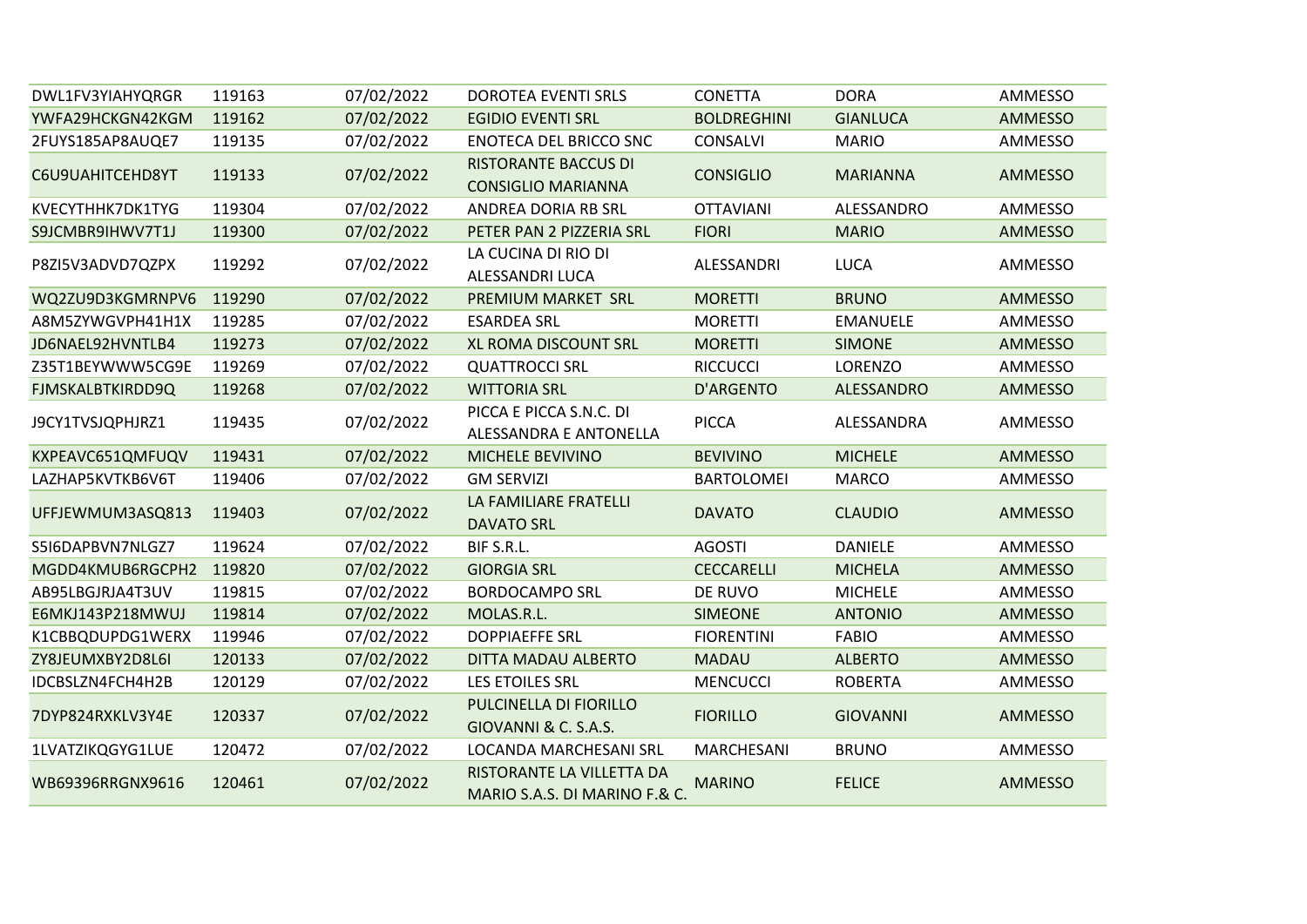| IFFDDCDXKFWARRRL | 120632 | 07/02/2022 | SALUMERIA RECCO DI RECCO                      | <b>RECCO</b>            | ANNALISA         | <b>AMMESSO</b> |
|------------------|--------|------------|-----------------------------------------------|-------------------------|------------------|----------------|
|                  |        |            | <b>ANNALISA</b>                               |                         |                  |                |
| 38PJUBLSEEBCU2CJ | 120629 | 07/02/2022 | <b>ENOTEMA C&amp;C SRL</b>                    | <b>CALVARI</b>          | <b>ADRIANO</b>   | <b>AMMESSO</b> |
| RGJ2TGMF7AHZ57GN | 120627 | 07/02/2022 | <b>BAR CENTRALE SAS</b>                       | ANSELMI                 | <b>FRANCESCA</b> | AMMESSO        |
| 2498J6JGQ7DQ48RI | 120696 | 07/02/2022 | LOCANDA MARCHESANI SRL                        | <b>MARCHESANI</b>       | <b>BRUNO</b>     | <b>AMMESSO</b> |
| ULX5NMW2FKFN5AN9 | 120695 | 07/02/2022 | <b>COPACABANA BEACH SRL</b>                   | <b>PROPOLI</b>          | <b>ANTONIO</b>   | AMMESSO        |
| Z7AGXKG4ECVNB5WH | 120693 | 07/02/2022 | <b>ISOLA BLU SRL</b>                          | <b>TERZOLI</b>          | <b>MARCO</b>     | AMMESSO        |
| XAAV19N8DEUZJKSH | 120792 | 07/02/2022 | GS1962 SAS                                    | <b>CESALE</b>           | <b>CIRO</b>      | AMMESSO        |
| 9ZKBCNQDCACYD9MY | 120791 | 07/02/2022 | <b>EMMEPPI SUPER FRESCO</b>                   | <b>PANARESE</b>         | <b>MARCO</b>     | <b>AMMESSO</b> |
| KKLVXEEFQSQS21YF | 120820 | 07/02/2022 | MAREMAS S.R.L.                                | CALVANO                 | <b>DIEGO</b>     | AMMESSO        |
| W733JAP4SWYK3AK2 | 120841 | 07/02/2022 | <b>BARBATO ALBERTO SNC</b>                    | <b>AVERSA</b>           | ALESSANDRO       | <b>AMMESSO</b> |
| SG9J1KWP3CA82T1H | 120861 | 07/02/2022 | <b>FORGEL SRLS</b>                            | <b>FORTINI</b>          | <b>CONSUELO</b>  | <b>AMMESSO</b> |
| C23PRQLTGID2ISC3 | 120874 | 07/02/2022 | <b>RISPARMIOPIU SRL</b>                       | <b>ZAGO</b>             | <b>GIOVANNI</b>  | AMMESSO        |
| JVF6CK3ELYLNBEPQ | 120887 | 07/02/2022 | PRATI 2009 SRL                                | <b>ERMINI</b>           | <b>FRANCESCO</b> | <b>AMMESSO</b> |
| 3LXSXXIH8KLX9RID | 120901 | 07/02/2022 | <b>RISTORANTE DA FAUSTO</b>                   | <b>FERRANTE</b>         | <b>FAUSTO</b>    | AMMESSO        |
| NPHPB2HDL2PU6KT5 | 120905 | 07/02/2022 | DARIO E GIUSEPPINA S.R.L.                     | DI DOMENICANTON ANTONIO |                  | <b>AMMESSO</b> |
| 2P8G1VA6VX3QIPZV | 120906 | 07/02/2022 | <b>CARDILLO CUPO ANGELO</b>                   | <b>CARDILLO CUPO</b>    | ANGELO           | AMMESSO        |
| LUBFHYZWIHJ348WY | 120913 | 07/02/2022 | F.LLI GESSANI DI GESSANI R. E<br>G. SNC       | <b>GESSANI</b>          | <b>ROBERTO</b>   | <b>AMMESSO</b> |
| M7TENKHUTASUBL5F | 120926 | 08/02/2022 | LA MELA ANNURCA SOCIETÀ<br><b>COOPERATIVA</b> | <b>GUGLIETTA</b>        | <b>ROBERTO</b>   | <b>AMMESSO</b> |
| 8Z3W9WG7IMFCUC9Y | 121790 | 08/02/2022 | <b>EVANGELISTI MARCO</b>                      | <b>EVANGELISTI</b>      | <b>MARCO</b>     | <b>AMMESSO</b> |
| BTRZGQIALY7ZZJQ4 | 121937 | 08/02/2022 | ALIMENTARI FILIPPI STEFANO                    | <b>FILIPPI</b>          | <b>STEFANO</b>   | <b>AMMESSO</b> |
| XT8JRMFAERRX8JGP | 121935 | 08/02/2022 | <b>BORROMEI MATTEO</b>                        | <b>BORROMEI</b>         | <b>MATTEO</b>    | AMMESSO        |
| MGHJ1DLIHRS1NRSJ | 122218 | 08/02/2022 | LA VIA LATTEA S.R.L.                          | <b>PRIORESCHI</b>       | <b>FABRIZIO</b>  | <b>AMMESSO</b> |
| CXSC5FZUQDZ4MEX9 | 122217 | 08/02/2022 | <b>GEPPO NIGHT BEER SRLS</b>                  | <b>RICCI</b>            | <b>MAURIZIO</b>  | AMMESSO        |
| VGRSK79SGNXC887M | 122216 | 08/02/2022 | <b>ROMY SNACK BAR SNC</b>                     | <b>PALLOZZI</b>         | <b>CHIARA</b>    | AMMESSO        |
| PDMC9K7AFBCDA6AH | 122700 | 08/02/2022 | PUNTOSCONTO DI PARIBONI<br><b>ROBERTO</b>     | <b>PARIBONI</b>         | <b>ROBERTO</b>   | <b>AMMESSO</b> |
| XFI87BGZ28XZGNMZ | 123507 | 08/02/2022 | <b>VALCOPANE SRL</b>                          | D'AGOSTINO              | <b>GAETANO</b>   | AMMESSO        |
| 4HTMK5XENJFU4FB2 | 123502 | 08/02/2022 | LIDAMAME SRLS                                 | LISI                    | <b>ALESSIA</b>   | AMMESSO        |
| LBLCDUHMJ7FSIQXK | 123499 | 08/02/2022 | LA PICCOLA ABBAZIA SNC                        | <b>VERNUCCIO</b>        | <b>VALERIO</b>   | <b>AMMESSO</b> |
| QJ78MNGZSXB18G37 | 123497 | 08/02/2022 | LO CHALET 95 SRL                              | LILLI                   | <b>RITA</b>      | AMMESSO        |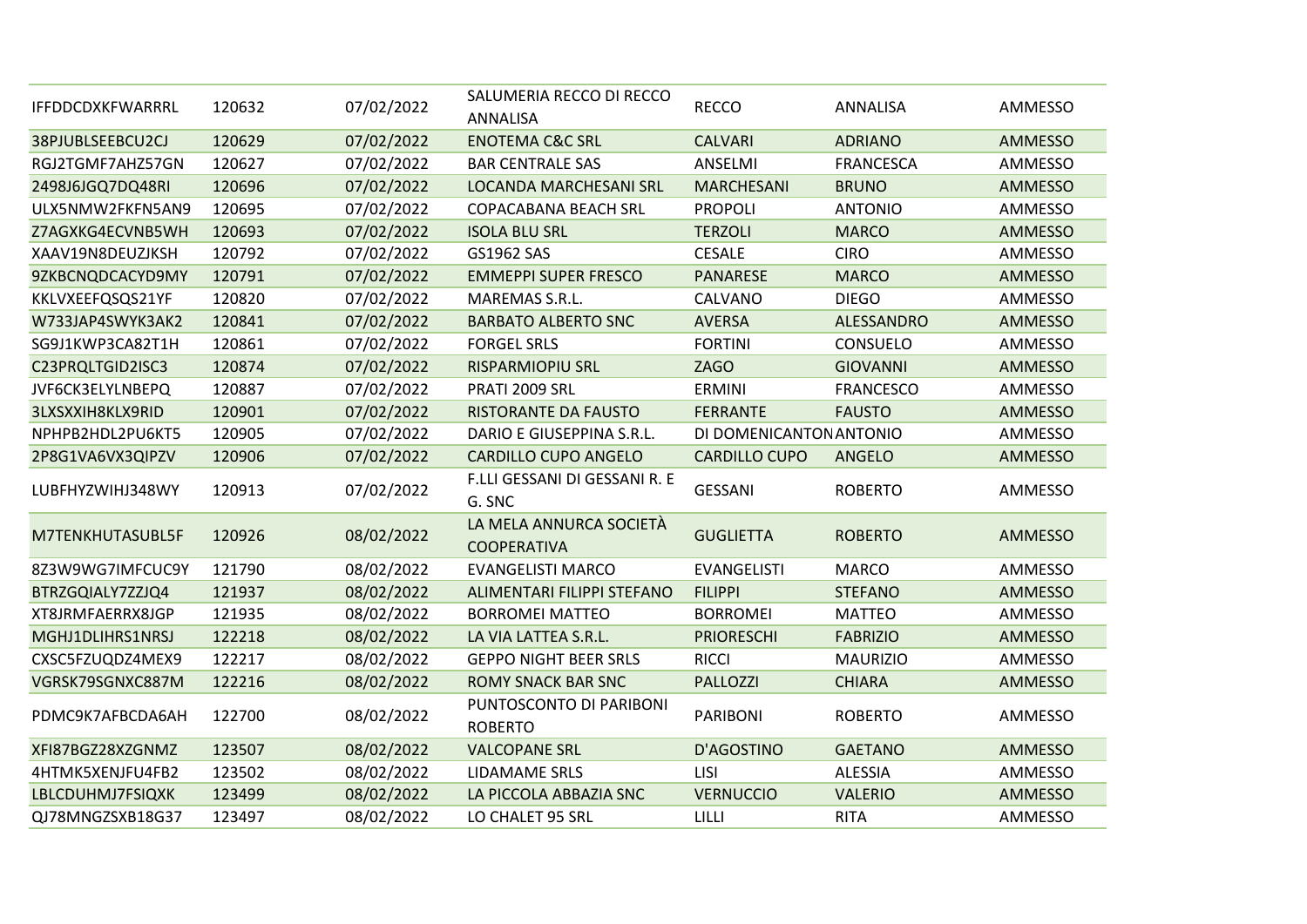| 1N22XSUSUIN5XHMH        | 123495 | 08/02/2022 | <b>SUN FLOWER SRL</b>                                      | <b>LUDOVICI</b>     | <b>FEDERICA</b>  | <b>AMMESSO</b> |
|-------------------------|--------|------------|------------------------------------------------------------|---------------------|------------------|----------------|
| NIBNY19WZFXYCK74        | 123490 | 08/02/2022 | OSTERIA FICCANASO DI FELLA<br>LORENZO                      | <b>FELLA</b>        | LORENZO          | AMMESSO        |
| QAP5S1EVXKJH8QU5        | 124896 | 08/02/2022 | A.G. SERVICE S.R.L.                                        | <b>GALASSI</b>      | <b>MARISA</b>    | <b>AMMESSO</b> |
| RGZH16FZTMGDNQ2E        | 124885 | 08/02/2022 | <b>NAPOLI ROSA ALBA</b>                                    | <b>NAPOLI</b>       | ROSA ALBA        | AMMESSO        |
| <b>T8UJULC88N48B163</b> | 124883 | 08/02/2022 | <b>VERDE PISTACCHIO SNC DI</b><br><b>CAMILLA PISTACCHI</b> | <b>PISTACCHI</b>    | <b>CAMILLA</b>   | AMMESSO        |
| 8ZIGIUHPYBIJ1TDS        | 124876 | 08/02/2022 | <b>TULLIO DANIELE</b>                                      | <b>TULLIO</b>       | <b>DANIELE</b>   | AMMESSO        |
| 51DFNV7RBQXFHK8U        | 124865 | 08/02/2022 | <b>PARISI SRL</b>                                          | <b>PARISI</b>       | <b>GIOVANNI</b>  | AMMESSO        |
| KDMSW94MCYY23KE4        | 124864 | 08/02/2022 | FERRETTI MIN SAS                                           | <b>FERRETTI MIN</b> | <b>EMILIANO</b>  | AMMESSO        |
| EDTHKGXME3L271DL        | 124861 | 08/02/2022 | PAOLELLA CATERING SRL                                      | <b>LONGO</b>        | <b>NADIA</b>     | AMMESSO        |
| XYR6EWTG15Z1KXWQ        | 124860 | 08/02/2022 | <b>DUPA SRL</b>                                            | PIERGALLINI         | <b>MATTEO</b>    | AMMESSO        |
| U4G6G5TLHAER6MLX        | 124858 | 08/02/2022 | <b>DITTA INDIVIDUALE</b><br><b>TAMMETTA MARCO</b>          | <b>TAMMETTA</b>     | <b>MARCO</b>     | AMMESSO        |
| 8DBB2NSZADSZGF2G        | 124851 | 08/02/2022 | THE PUBLIC HOUSE SAS DI<br>FABIO ARCANGELETTI & C.         | ARCANGELETTI        | <b>FABIO</b>     | AMMESSO        |
| AZD8PTMA2UWRUGHB        | 124849 | 08/02/2022 | PORTO SALVO SRL                                            | <b>GIRARDO</b>      | <b>GIOVANNI</b>  | AMMESSO        |
| LZ1EEBRSQ8N6DA1N        | 126034 | 08/02/2022 | <b>MEID IN SUD</b>                                         | <b>GAGLIOTTA</b>    | <b>MASSIMO</b>   | AMMESSO        |
| PH1DIFBIEDBSJWV7        | 126032 | 08/02/2022 | <b>DA I DONATO SRL</b>                                     | <b>DONATO</b>       | <b>GENNARO</b>   | AMMESSO        |
| 2P5T7SBG8UQSCNVM        | 126031 | 08/02/2022 | <b>FRATELLI GIGLIO ROMEO E</b><br>ANNA MARIA SNC           | <b>GIGLIO</b>       | <b>ROMEO</b>     | AMMESSO        |
| WUMTDCPW81G8YCKN        | 126029 | 08/02/2022 | <b>CRESCENZI DOMENICO</b>                                  | <b>CRESCENZI</b>    | <b>DOMENICO</b>  | AMMESSO        |
| 9VV8332PE8JM89W1        | 126026 | 08/02/2022 | P.A.P. SRL                                                 | PERUGINI            | PIERPAOLO        | AMMESSO        |
| 95PWDN1RB2JH3KCH        | 126025 | 08/02/2022 | C.V.A. CENTRO VINI ARCIONI                                 | <b>ARCIONI</b>      | <b>CLAUDIO</b>   | AMMESSO        |
| 39A147I96UHNR33A        | 126023 | 08/02/2022 | AI TRE SCALINI SNC DI<br>BASSETTA MASSIMINO E C.           | <b>BASSETTA</b>     | <b>MASSIMINO</b> | AMMESSO        |
| QHR6V4IW8NS9ADNL        | 126022 | 08/02/2022 | <b>AMADEI ROMEO</b>                                        | <b>AMADEI</b>       | <b>ROMEO</b>     | AMMESSO        |
| 9GFGAASF7GY276AG        | 126021 | 08/02/2022 | <b>C&amp;P GROUP SRL</b>                                   | <b>CIANNI</b>       | <b>FRANCESCO</b> | AMMESSO        |
| 81TXXYWVBXNH49A5        | 126019 | 08/02/2022 | Y & B DI PIELUIGI PELLEGRINO<br>& C. S.A.S.                | PELLEGRINO          | <b>PIERLUIGI</b> | AMMESSO        |
| E54VIXYDZJGMPS66        | 126018 | 08/02/2022 | LETTERA V SRL                                              | <b>CIANFANELLI</b>  | <b>LUCA</b>      | AMMESSO        |
| 3JT7R7RV15A2X1Y4        | 126017 | 08/02/2022 | IL MIO BIRRAIO DI ARENA<br><b>ROBERTO</b>                  | <b>ARENA</b>        | <b>ROBERTO</b>   | <b>AMMESSO</b> |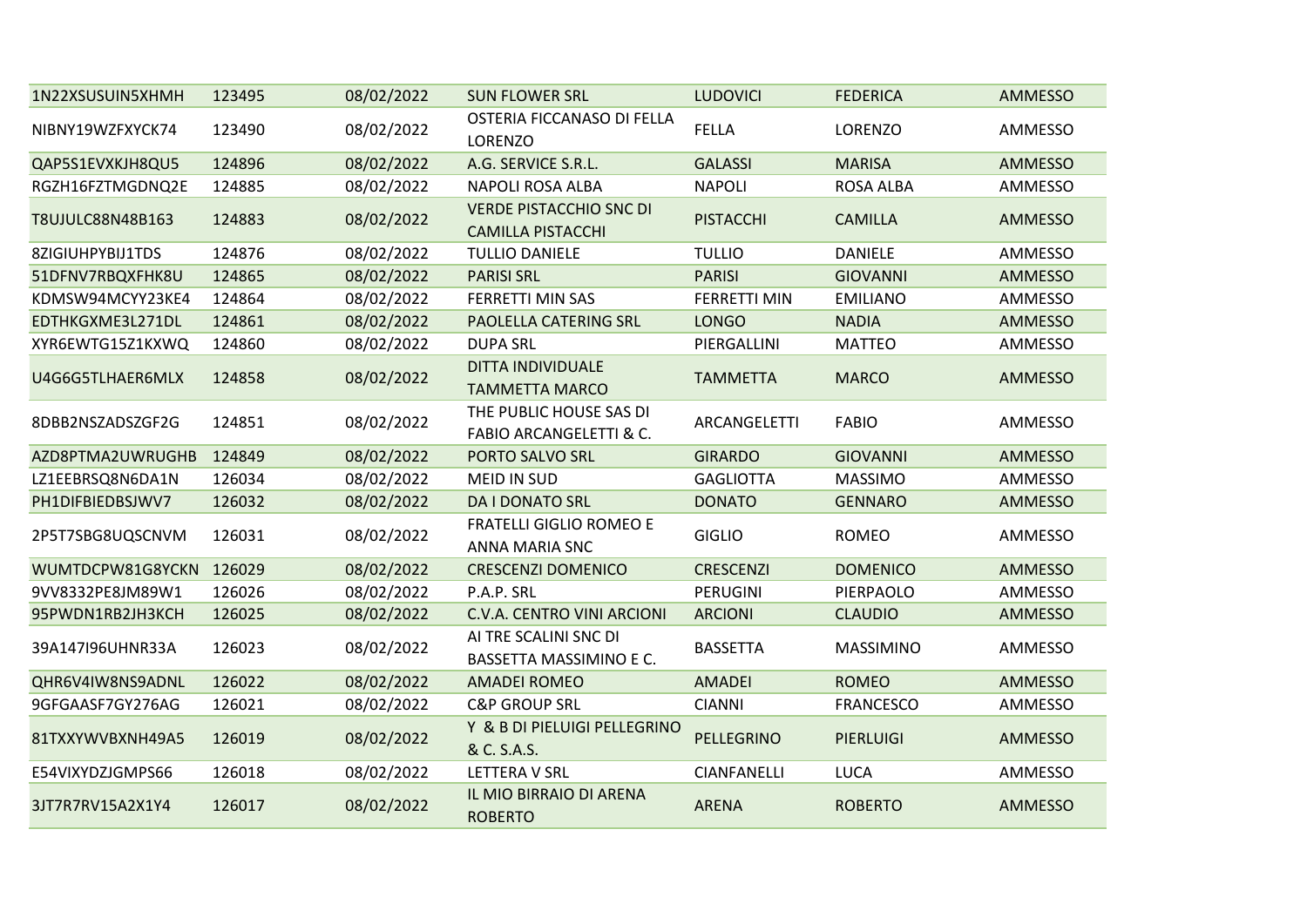| H5QPLZF9PQUQDWPK        | 126015 | 08/02/2022 | IL PISCARELLO S.R.L.                                    | <b>MARINI</b>      | <b>CLAUDIO</b>   | AMMESSO        |
|-------------------------|--------|------------|---------------------------------------------------------|--------------------|------------------|----------------|
| J2JBZUE327XIZA8J        | 126014 | 08/02/2022 | TUTTI PAZZI PER LA PIZZA SRLS ZEPPONI                   |                    | <b>MARCO</b>     | <b>AMMESSO</b> |
| HILPNTVMCDJELLLR        | 126013 | 08/02/2022 | PRIMAVERA S.R.L.S.                                      | <b>PANAITE</b>     | <b>MARICEL</b>   | AMMESSO        |
| X3Q6F96PHXSDZIBC        | 126012 | 08/02/2022 | <b>SIRIO SRLS</b>                                       | <b>FURLAN</b>      | <b>ROBERTO</b>   | AMMESSO        |
| XF8UNDL9ICBSCUX4        | 126010 | 08/02/2022 | A.R. S.R.L.                                             | <b>MICHELI</b>     | <b>ROBERTO</b>   | AMMESSO        |
| PAF1EXJV47SXDFHD        | 126007 | 08/02/2022 | SOCIETA' AGRICOLA LE TRE<br><b>STREGHE SRL</b>          | DI GIANCAMILLO     | <b>MARCO</b>     | <b>AMMESSO</b> |
| YZ3EDWK33JLJ5PE9        | 126005 | 08/02/2022 | <b>CIANFROCCA AMERICO</b>                               | <b>CIANFROCCA</b>  | <b>AMERICO</b>   | AMMESSO        |
| SQR1TC7RC2DYLT59        | 126004 | 08/02/2022 | T.E.C. 2 S.R.L.                                         | <b>STORRI</b>      | <b>CRISTIANO</b> | <b>AMMESSO</b> |
| Q7JSLVRXSZ7MSNFF        | 126001 | 08/02/2022 | MACA19 SRL                                              | <b>BELLOMO</b>     | <b>MAURO</b>     | AMMESSO        |
| 5P5WU4PWD8XLPGP3        | 125998 | 08/02/2022 | RISTORANTE AL CANTINONE<br><b>DEI F.LLI FANELLI SNC</b> | <b>FANELLI</b>     | <b>CRISTIANO</b> | <b>AMMESSO</b> |
| BVKS87DQ2BQA7Q1C        | 126352 | 08/02/2022 | DADDY'S BAR SAS                                         | CAMMERATA          | <b>DAVIDE</b>    | AMMESSO        |
| 487Y3YX36N9XBT8F        | 126351 | 08/02/2022 | DADDY'S BAR SAS                                         | <b>CAMMERATA</b>   | <b>DAVIDE</b>    | <b>AMMESSO</b> |
| <b>JC6KKQGWINH6X6YI</b> | 126350 | 08/02/2022 | <b>TROILI DAVID</b>                                     | <b>TROILI</b>      | <b>DAVID</b>     | AMMESSO        |
| 8U6QF3YALGDNYKXD        | 126348 | 08/02/2022 | <b>GALA HOTELS SRL</b>                                  | <b>LA CROIX</b>    | <b>LUCIO</b>     | AMMESSO        |
| JTN7AC88ZZJZREW1        | 126347 | 08/02/2022 | OLIVAR FISCH SNC DI<br>CIANFROCCA G. & MARCOCCIA        | <b>MARCOCCIA</b>   | <b>NADA</b>      | AMMESSO        |
| MNP2K5NTW7JKMT8N        | 126344 | 08/02/2022 | <b>GALLURA SRL</b>                                      | <b>SCHIRRU</b>     | <b>GIOVANNI</b>  | <b>AMMESSO</b> |
| B1VMJSDL9I2C9TYZ        | 126343 | 08/02/2022 | MOLLO TUTTO S.N.C. DI<br>DONZELLA MARIO E DONZELLA      | <b>DONZELLA</b>    | <b>MARIO</b>     | AMMESSO        |
| S8GXSWSQGZBVDQZ7        | 126342 | 08/02/2022 | LA VALLE DI TIBERIA ADRIANO                             | <b>TIBERIA</b>     | <b>ADRIANO</b>   | <b>AMMESSO</b> |
| JUBGRBGJRYG1YCE5        | 126340 | 08/02/2022 | KING DAVID CATERING SRL                                 | <b>TERRRACINA</b>  | <b>GIOVANNI</b>  | AMMESSO        |
| KRBZDBI7QV9N8I5E        | 126427 | 08/02/2022 | DI & BI SOC COOP ARL                                    | <b>DONATI</b>      | <b>PAOLO</b>     | <b>AMMESSO</b> |
| YAECZWPB3HAY3HX1        | 126448 | 08/02/2022 | <b>RISTO' SRL</b>                                       | NICOSIA VINCI      | <b>GIOIA</b>     | AMMESSO        |
| IJU2RLD3K1JWL4MP        | 126444 | 08/02/2022 | HOSTARIA AI POZZI DI LENOLA<br>DI DE FILIPPIS ROSANNA   | <b>DE FILIPPIS</b> | <b>ROSANNA</b>   | <b>AMMESSO</b> |
| Y9W2VCZRHG73XT6W        | 126483 | 08/02/2022 | <b>LICANTI SRLS</b>                                     | <b>CANTIANI</b>    | <b>SIMONE</b>    | AMMESSO        |
| W2E774ZMH1C4WWJJ        | 126494 | 08/02/2022 | <b>ENODELI STORE SRLS</b>                               | <b>LISI</b>        | <b>ALESSIA</b>   | <b>AMMESSO</b> |
| WYZKF7UBUEMQMLSQ        | 126506 | 08/02/2022 | <b>INVICTUS S.R.L.</b>                                  | <b>TUCCI</b>       | <b>PIETRO</b>    | AMMESSO        |
| PK2964KZ3SN8K9V5        | 126505 | 08/02/2022 | SPINNAKER BRACCIANO S.R.L.                              | <b>BOMBELLI</b>    | <b>PAOLO</b>     | AMMESSO        |
| CJA9ME9BLENVRCHK        | 126504 | 08/02/2022 | LA COLLINA DEI SILENZI S.R.L.                           | SILENZI            | <b>RENO</b>      | AMMESSO        |
| PYDU1NQLNDA8DH7C        | 126511 | 08/02/2022 | KIF KIF DI JEBARI THAMEUR                               | <b>JEBARI</b>      | <b>THAMEUR</b>   | <b>AMMESSO</b> |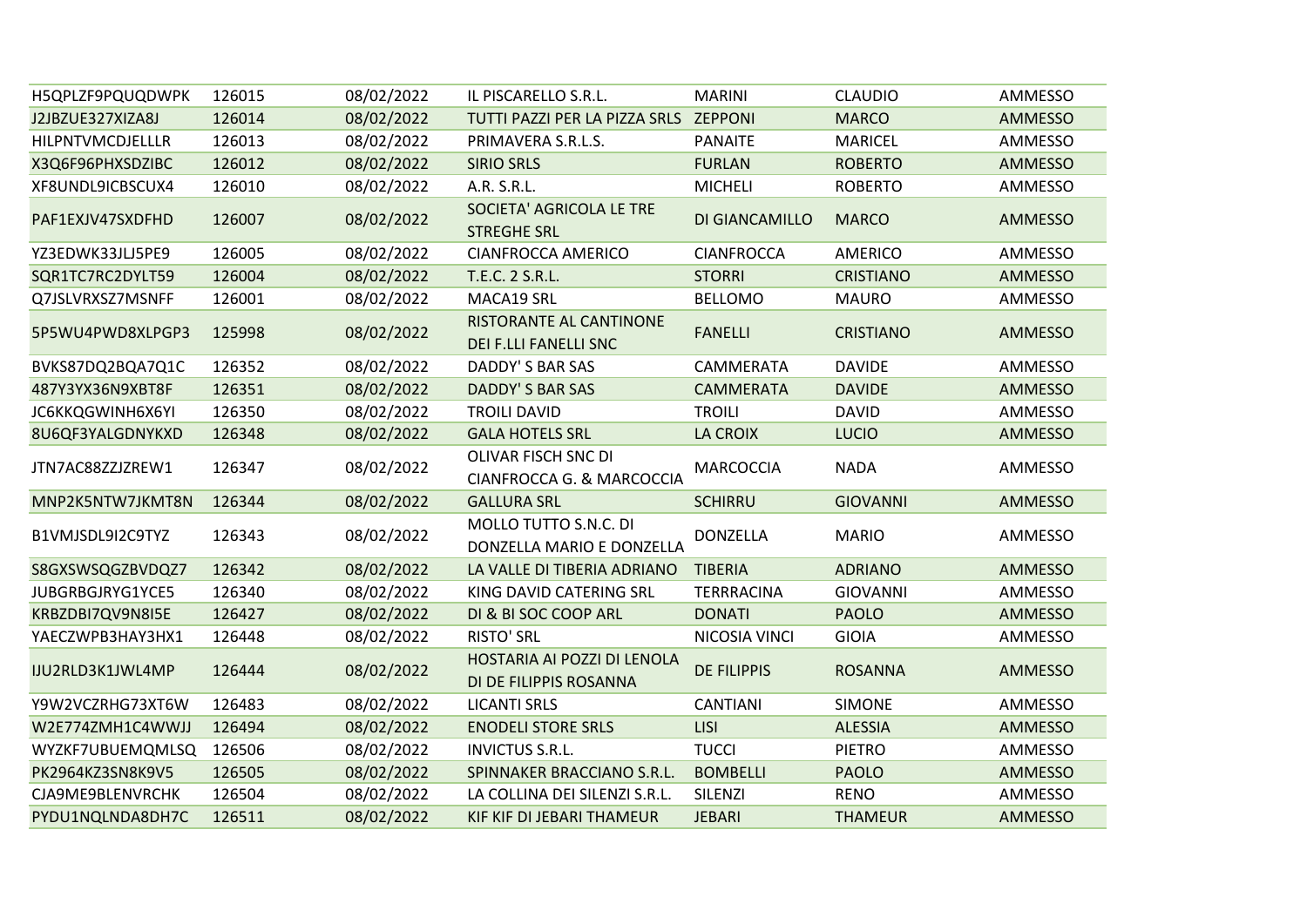| ZIWCRNSTP7KDM1HH | 126539 | 09/02/2022 | PICA 1971 SAS DI MIANI MARIA<br><b>GIOVANNA</b>              | <b>MIANI</b>          | <b>MARIA GIOVANNA</b> | AMMESSO        |
|------------------|--------|------------|--------------------------------------------------------------|-----------------------|-----------------------|----------------|
| TKX2GJG8FWMU16E6 | 126547 | 09/02/2022 | THE COUNTESS'90 SRL                                          | <b>SCHIRRU</b>        | <b>GIOVANNI</b>       | <b>AMMESSO</b> |
| 9REZKRC4URQNQQRX | 127557 | 09/02/2022 | VILLA DEL COLLE SRLS                                         | <b>CIMAOMO</b>        | ANDREA                | AMMESSO        |
| 47Z95Q5WBVCXP3K9 | 128429 | 09/02/2022 | <b>MACREL SRLS</b>                                           | <b>BARTOCCIONI</b>    | <b>MARCO</b>          | <b>AMMESSO</b> |
| PXICC69YHB2VX4DW | 128428 | 09/02/2022 | SAPORI DI CASA MIA                                           | CARNEVALE             | <b>ROSALBA</b>        | AMMESSO        |
| QMHA4M52U7A5RXPA | 129265 | 09/02/2022 | PUB EXODUS DI D'ETTOLE                                       | <b>D'ETTOLE</b>       | <b>FABIO</b>          | <b>AMMESSO</b> |
| VQQVE56HAJGUQWKI | 129263 | 09/02/2022 | SALUMERIA ROSCIOLI SRL                                       | <b>ROSCIOLI</b>       | ALESSANDRO            | AMMESSO        |
| V53AVY7KF6NNGVXI | 129261 | 09/02/2022 | <b>PRATI SRL</b>                                             | <b>OGLIOTTI</b>       | <b>LUCA</b>           | <b>AMMESSO</b> |
| KJJGVRH2WXL72Q1P | 129256 | 09/02/2022 | MONDO DI. VINO SNC                                           | <b>FERLICCA</b>       | <b>ALESSIO</b>        | AMMESSO        |
| G6ZX6P5Q23VG9XVE | 129255 | 09/02/2022 | RISTORANTE L'AMBRIFANO DI<br>NARDONI A. & C.                 | <b>NARDONI</b>        | <b>ANTONELLA</b>      | <b>AMMESSO</b> |
| 25A983Y3WPT4P2WY | 129253 | 09/02/2022 | <b>MACASSIA SRL</b>                                          | <b>PARLATI</b>        | <b>GIUSEPPE</b>       | AMMESSO        |
| M9K7I5FWJHILN6H8 | 129249 | 09/02/2022 | LA GINESTRA DI NICOLETTI<br>GIANCARLO E C. S.A.S.            | <b>NICOLETTI</b>      | <b>GIANCARLO</b>      | <b>AMMESSO</b> |
| KXA8MSN5TD54SPGW | 129247 | 09/02/2022 | IL CONTADO SRLS                                              | <b>CARLETTI</b>       | <b>ALBERTO</b>        | AMMESSO        |
| 8PZ7J6QK8EH2B2V3 | 129248 | 09/02/2022 | MACCIOCCA ADRIANO                                            | <b>MACCIOCCA</b>      | <b>ADRIANO</b>        | <b>AMMESSO</b> |
| IPGPRZIN8DYFJV8K | 129243 | 09/02/2022 | P.S.C.C. 2012 S.R.L.                                         | <b>WU</b>             | <b>MARCO</b>          | AMMESSO        |
| R8EI8L33SY4XDMX6 | 129238 | 09/02/2022 | <b>EMILIA SRLS</b>                                           | <b>DI RUSSO</b>       | <b>EMILIA</b>         | AMMESSO        |
| AF2RBP6BFJ6EIHPA | 129237 | 09/02/2022 | <b>FONTANA GIOVANNI</b>                                      | <b>FONTANA</b>        | <b>GIOVANNI</b>       | AMMESSO        |
| PLXIFC6SQRUEG1AW | 129236 | 09/02/2022 | IL VASCELLO S.A.S. DI PETRELLA<br><b>GIULIO VALERIO E C.</b> | PETRELLA              | <b>GIULIO VALERIO</b> | <b>AMMESSO</b> |
| PUEUT6X5G7UZR2Q9 | 129235 | 09/02/2022 | ALESSANDRINI ALESSANDRO                                      | ALESSANDRINI          | ALESSANDRO            | AMMESSO        |
| 88LI9KYXRQTK487V | 129234 | 09/02/2022 | MINI PIZZA TIBURTINA SRL                                     | LAPESARA              | <b>STEFANO</b>        | <b>AMMESSO</b> |
| X8AWJZWWTRNDHL5S | 130005 | 09/02/2022 | LE ZOLLE S.R.L.                                              | LIMENTANI             | <b>SIMONA</b>         | AMMESSO        |
| MDK4BNL8NIYQ3WL8 | 130002 | 09/02/2022 | <b>MERCHE SILVERIO</b>                                       | <b>MERCHE</b>         | <b>SILVERIO</b>       | <b>AMMESSO</b> |
| QQMUTS7LNHFZMAI3 | 130001 | 09/02/2022 | RPPFOOD&BEVERAGE S.R.L.S.                                    | <b>ROSSI</b>          | PIER PAOLO            | AMMESSO        |
| HAQKB8L2SMYFSUXB | 130000 | 09/02/2022 | PERSICHELLA 1960 SOC. COOP.                                  | <b>BELLINI</b>        | <b>BRUNO</b>          | <b>AMMESSO</b> |
| KB95J9PYNW8UWDSQ | 130136 | 09/02/2022 | PAROLE IN LIBERTÀ                                            | PASQUALI              | MANUELA               | AMMESSO        |
| RMG2DEQU41UMTU12 | 130135 | 09/02/2022 | <b>ASTOLFI CONSOLO</b>                                       | <b>ASTOLFI</b>        | <b>CONSOLO</b>        | <b>AMMESSO</b> |
| 2VJK6U4E9FU3KHT3 | 130241 | 09/02/2022 | <b>ADA 2000 SRL</b>                                          | <b>QUATTROCIOCCHI</b> | SABRINA               | AMMESSO        |
| NBYSUVGXF8QFJ581 | 130339 | 09/02/2022 | <b>MARIA RITA SRL</b>                                        | <b>BAIONI</b>         | <b>DONATELLO</b>      | <b>AMMESSO</b> |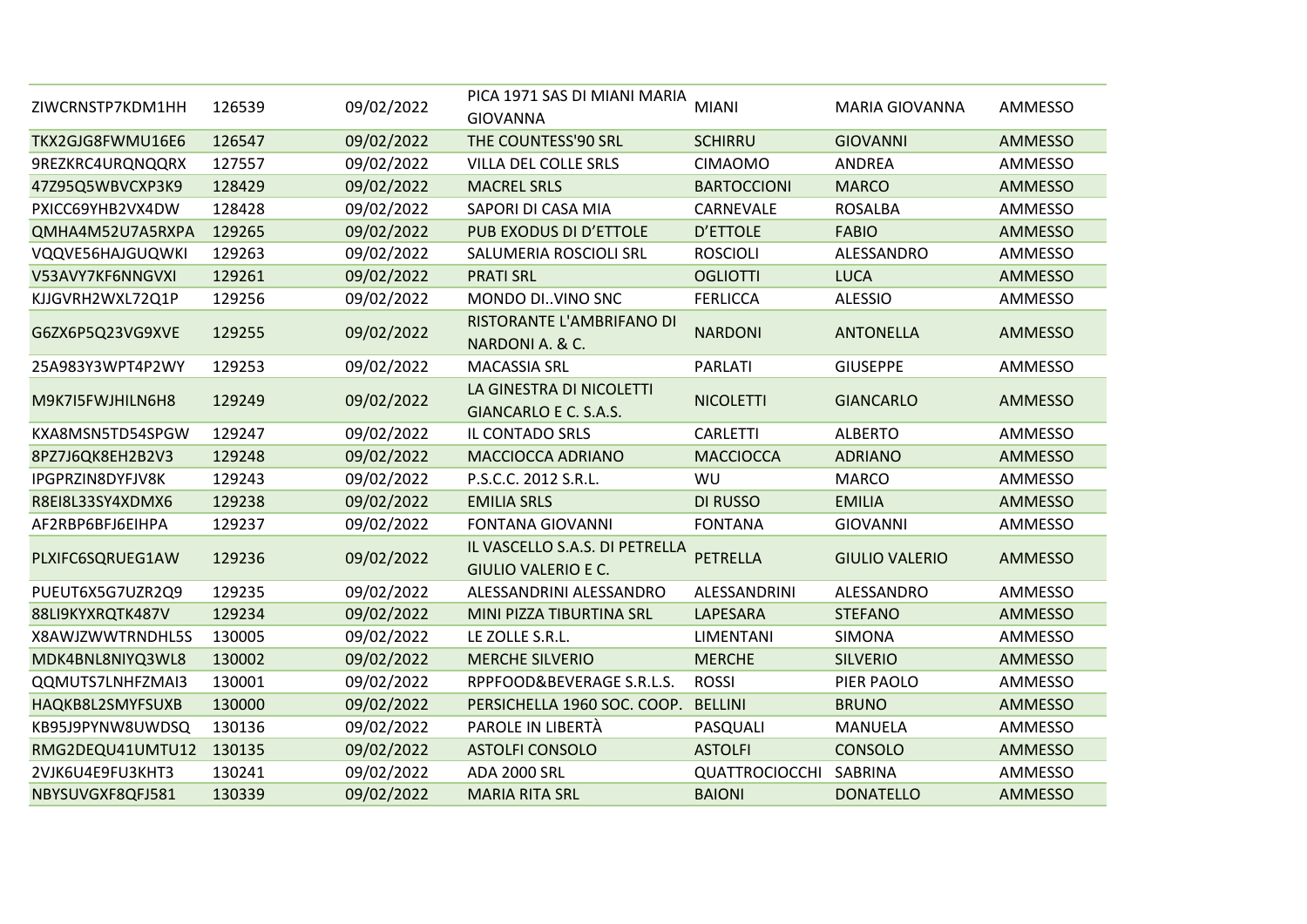| 43G3VW844NWIWHFI | 130458 | 09/02/2022 | GLI ARCHI DI D'ONOFRIO ANNA<br><b>MARIA</b>                                           | <b>D'ONOFRIO</b>   | <b>ANNA MARIA</b>     | AMMESSO        |
|------------------|--------|------------|---------------------------------------------------------------------------------------|--------------------|-----------------------|----------------|
| WDRYFUL16A88E95R | 130544 | 09/02/2022 | <b>DARRICK SRL</b>                                                                    | <b>EVANGELISTA</b> | <b>RICCARDO</b>       | <b>AMMESSO</b> |
| 767IETPW6MT3S2ZN | 130542 | 09/02/2022 | LE BONTA' DEL PALATO                                                                  | <b>STRIPPOLI</b>   | LUIGI                 | AMMESSO        |
| XRGPL4LXKJH2A1JV | 130671 | 09/02/2022 | <b>PENTAREI SRL</b>                                                                   | <b>GAUDENZINO</b>  | <b>GIANLUCA</b>       | AMMESSO        |
| ZYK3Z5JN1N1PFUGE | 130670 | 09/02/2022 | DI CAMILLO VILMA PV1<br>ALIMENTARI FORMAGGI<br>LATTICINI CISTERNINO                   | DI CAMILLO         | <b>VILMA</b>          | AMMESSO        |
| Y4P576CG7HMBSH3K | 130817 | 09/02/2022 | <b>GIUSEPPE S.A.S. DI DORRATI</b><br><b>NICOLE &amp; C</b>                            | <b>DORRATI</b>     | <b>NICOLE</b>         | AMMESSO        |
| RWN3ZG9LJHZQ53XU | 130816 | 09/02/2022 | <b>TECORVI FRANCO</b>                                                                 | <b>TECORVI</b>     | <b>FRANCO</b>         | AMMESSO        |
| NAB1SC2YNI4AW47J | 130815 | 09/02/2022 | MAX & FRA SRL                                                                         | <b>STRACCIO</b>    | <b>MASSIMILIANO</b>   | AMMESSO        |
| EC8DTS8Y9CTHBKY5 | 130814 | 09/02/2022 | DEL CASTELLO SRLS                                                                     | <b>ROAZZI</b>      | <b>JURI</b>           | AMMESSO        |
| ZP858T65HELZPSF7 | 130811 | 09/02/2022 | <b>WINETIME SRL</b>                                                                   | <b>GRECO</b>       | <b>MICHELE</b>        | AMMESSO        |
| FKFYFMWXZ664JNG5 | 130809 | 09/02/2022 | HOPE DI CAPPUCCINI M. E<br>BICCHIERINI N. S.N.C.                                      | <b>CAPPUCCINI</b>  | <b>MARIO</b>          | AMMESSO        |
| NIFJ9W33TAIIYB37 | 130939 | 09/02/2022 | IL SEMINARIO SRL                                                                      | <b>FIORI</b>       | <b>FELICE</b>         | <b>AMMESSO</b> |
| Z7GJA65TS14A9I63 | 131002 | 09/02/2022 | <b>CAFFE' FIORE SRL</b>                                                               | <b>MELONI</b>      | MARCELLO              | AMMESSO        |
| TFHNX4HY8QS5DFU6 | 131178 | 09/02/2022 | NUOVA FIORENTINA SRL                                                                  | <b>ANDREOTTI</b>   | ANNAMARIA             | AMMESSO        |
| CBB2GM4JWL2L54F8 | 131169 | 09/02/2022 | EREDI MARTINOIA EZIO SAS                                                              | <b>MARTINOIA</b>   | <b>LUCA</b>           | AMMESSO        |
| SLV978SNSYG5L49N | 131167 | 09/02/2022 | <b>MURATORI SNC DI MURATORI</b><br><b>MARIA CRISTINA E C.</b>                         | <b>MURATORI</b>    | <b>MARIA CRISTINA</b> | <b>AMMESSO</b> |
| H3MEC4HKKXDW7FJQ | 131278 | 09/02/2022 | <b>COSTANTINO CASTELLI E FIGLI</b>                                                    | <b>CASTELLI</b>    | COSTANTINO            | AMMESSO        |
| MQB8WY16KNX5KXYI | 131335 | 09/02/2022 | <b>CAPOBIANCO GIUSEPPE &amp; C.</b>                                                   | <b>CAPOBIANCO</b>  | <b>GIUSEPPE</b>       | AMMESSO        |
| MG81GFU8HF1FIVBD | 131334 | 09/02/2022 | ALEXANDRU ZAHARIA                                                                     | ZAHARIA            | ALEXANDRU             | AMMESSO        |
| DBY68HJ2EHTXKSNP | 131333 | 09/02/2022 | <b>GELATERIA MARTINOIA</b>                                                            | <b>MARTINOIA</b>   | <b>FEDERICA</b>       | AMMESSO        |
| 9T38M2VY1XE5NBKH | 131332 | 09/02/2022 | MRP FOOD SRL                                                                          | SANTI              | <b>MAURIZIO</b>       | AMMESSO        |
| 4BLF76WBNVNJYK46 | 131397 | 09/02/2022 | HOSTARIA COSTANZA SNC DI<br><b>MASSIMILIANO GINNETTI E</b><br>LUCIANO GIOVANNENZE SNC | <b>GIOVANNENZE</b> | <b>LUCIANO</b>        | AMMESSO        |
| PBY6XPANTDVEVZ2H | 131476 | 09/02/2022 | CARMENINI MANUELA                                                                     | CARMENINI          | <b>MANUELA</b>        | AMMESSO        |
| R5UL5KAXHEJRDZPE | 131540 | 09/02/2022 | HOSTARIA AI POZZI DI LENOLA<br>DI DE FILIPPIS ROSANNA                                 | <b>DE FILIPPIS</b> | <b>ROSANNA</b>        | AMMESSO        |